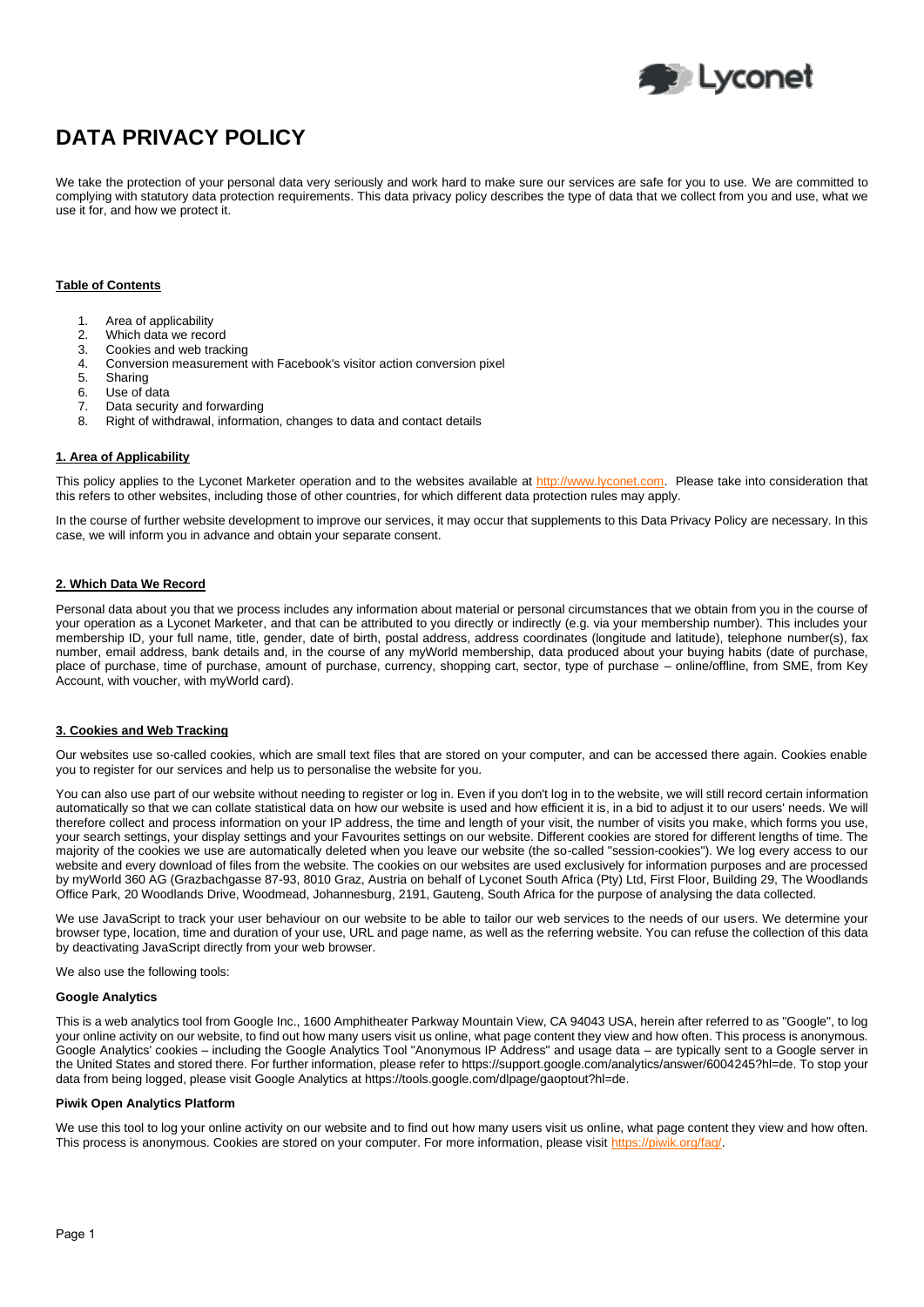

## **Google AdWords**

This is used to record website visits for advertising purposes (re-marketing) on Google and in the Display Network. When you visit the site, your browser saves cookies which make it possible to recognise you as a visitor when you visit other websites belonging to Google's advertising network. On these pages, visitors can then be presented with advertisements referring to the content they have previously viewed on other websites using Google's re-marketing feature. You can reject Google AdWords' tracking at http://www.google.com

## **Conversion Tracking by Google AdWords**

This is how we create conversion statistics that measure the effectiveness of our online advertising campaigns. The conversion tracking cookie is set when a user clicks on an ad served by Google. According to Google's privacy policy, no personally identifiable information is processed. If you do not want to be tracked, you can disable the Google Conversion tracking cookie through your Internet browser's internet settings.

#### **Microsoft Application Insights**

Application Insights is a service from Microsoft that enables us to monitor and improve the performance and usability of the Website. The service stores and analyzes anonymized telemetry data (Number of pageviews, page load times, exceptions encountered and tracing of AJAX dependencies). The cookies (-ai\_user, ai\_session) are usually transmitted to a Microsoft server in the USA and stored there.

#### **Salesforce Marketing Cloud**

This is how we record your behaviour on our website in order to optimise our offer. This way, we find out how many users visit us online, what page content they view and how often. This analysis is anonymous and is used in automatic processes to improve our offers using predictive intelligence. The behaviour of registered members on our websites is recorded to improve the user experience and identify relevant content. Salesforce's Cookies are typically sent to a Salesforce server in the USA and stored there.

#### **Hotjar**

We collect non-personal information, including standard internet log information and details of your behavioural patterns when you visit our website. This is done to enable us to provide you with a better user experience, to identify preferences, to diagnose technical problems, to analyse trends and to improve our website.

The following information may be collected related to your device and browser: device's IP address (captured and stored in an anonymized form), device screen resolution, device type (unique device identifiers), operating system, and browser type, geographic location (country only), preferred language used to display our website. The following information is collected related to your user interaction: mouse events (movements, location and clicks), keypresses.

For a sampling of visitors, Hotjar also records information which is collected from our website: referring URL and domain, pages visited, geographic location (country only), preferred language used to display our website, date and time when the website pages were accessed.

You may opt-out from having Hotjar collect your information when visiting our website at any time by visiting the [Opt-out](https://www.hotjar.com/opt-out) page https://www.hotjar.com/opt-out and clicking 'Disable Hotjar'.

In addition to the cookies described in the analysis tools used, the following additional cookies are used:

| Cookie                         | <b>Issuer</b> | <b>Purpose / Function</b>                                                                      |
|--------------------------------|---------------|------------------------------------------------------------------------------------------------|
| language                       | Lyconet       | This cookie stores the user's language set-<br>tings.                                          |
| cookiesession1                 | Lyconet       | This cookie is used to distribute the load of<br>HTTP requests in the network infrastructure.  |
| authSession                    | Lyconet       | Cook that is created for the duration of a<br>session and contains a session ID                |
| authToken                      | Lyconet       | Authentication cookie created for logged-in<br>users so that they can be clearly identified    |
| lyo_AT_cookie_privacystatement | Lyconet       | This cookie is used to track whether the<br>website user has agreed to the use of cook-<br>ies |
| RequestVerification Token      | Lyconet       | An anti-fraud token cookie used to prevent<br><b>CSRF</b> attacks                              |

Please note that most internet browsers are set to accept cookies by default. You can change the settings in your browser so that all or certain cookies are rejected or so that you are asked if you would like to accept new cookies. You will find instructions on how to do this under the "Help" function in the menu bar on most browsers. These instructions will normally tell you how to delete existing cookies as well.

Please note that you may not be able to use all the features on our websites if you do not accept any cookies or not all cookies

By using our website, you agree that the above cookies and tools may be used.

## **4. Conversion Measurement with the Facebook Pixel**

We use the "Facebook-Pixel" by Facebook Inc., 1601 S. California Ave, Palo Alto, CA 94304, USA ("Facebook") within our website with your consent. This is a cookie, a small text file that is stored on your computer and can be retrieved there. It can be used to track users' actions after they have viewed or clicked on a Facebook ad. This enables us to track the effectiveness of Facebook advertising for statistical and market research purposes. The data collected in this way is anonymous for us, so it does not allow us to conclude the identity of users. However, the Facebook data is stored and processed so that a connection to the respective user profile can be made, and Facebook can use the data for its own advertising purposes,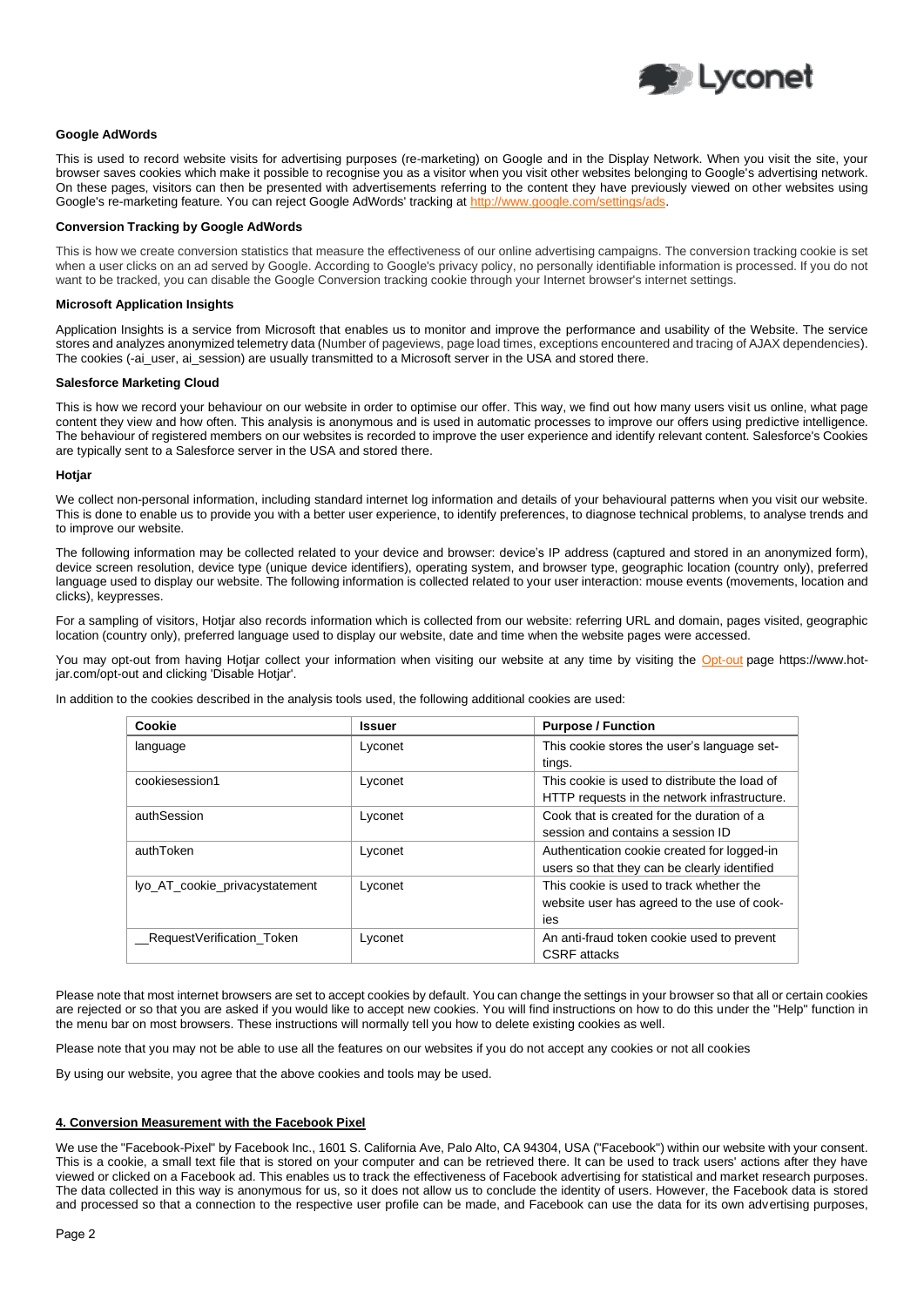

according to the Facebook Data Usage Guideline (https://www.facebook.com/about/privacy/). You can enable Facebook and its partners to place advertising on and outside of Facebook. A cookie for these purposes can also be stored on your computer. By using the website, you agree to the use of the visitor action pixel.

**You can revoke your consent to the use of the visitor action pixel at any time. You must inform us in writing (by post or e-mail) of your wish to withdraw consent using the following address:**

Lyconet South Africa (Pty) Ltd First Floor, Building 29, The Woodlands Office Park, 20 Woodlands Drive, Woodmead, Johannesburg, 2191, Gauteng, South Africa Telephone Number: +27(11) 044 9109 E-Mail: [international@lyconet.com](mailto:southafrica@lyconet.com) 

# **5. Sharing**

Integrated on the website are share buttons of the social networks **Twitter Inc**., 795 Folsom St., Suite 600, San Francisco, CA 94107, USA, **XING**, which is operated by XING AG, Dammtorstraße 30, 20354 Hamburg, Germany, **LinkedIn** Corporation, 2029 Stierlin Court, Mountain View, CA 94043, USA, and **Facebook**, 1601 South California Avenue, Palo Alto, CA 94304, United States. There is also an integrated share button for e-mails. These share buttons can be recognised by their logos.

All share buttons are set up in compliance with data protection. A direct connection is only established between your browser and the server of the operator of the respective social network once you click on the website's respective share button (and only then). According to the operators of the social networks mentioned, no personal data is collected from the social networks unless you click on the respective share button. This data, including the IP address, is only collected and processed for logged-in members. If you do not wish to have a record of your visit to our website allocated to your social network account, please log out of the user account of the respective social network.

At this point, we would point out that, as a provider of the website, we have no knowledge of the content of the transmitted data or how the social networks use it. For more information on data use by social networks, see the respective social network's privacy policy.

## **6. Use of Data**

We use your personal data exclusively in compliance with legal requirements. The personal data you provide to us during your registration as a Lyconet Marketer, as well as in the course of your activity in connection with the Marketing Agency, is recorded and processed exclusively within the framework of our contractual obligations to you, and moreover only in cases in which you specifically give us your consent thereto.

We use your data to communicate with you, in order to verify your identity, and to enable us to provide you with your personal login area on the Lyconet website, so that we can handle your enquiries and orders and provide you with our services. Furthermore, we use your data to determine the benefits due to you as a result of your activity in connection with the Marketing Agency and allocate them to you.

If you have given us your separate consent, we will also use your data to inform you, for example, of offers and promotions from our Loyalty Merchants.

#### **7. Data Security and Forwarding**

In order to protect your data, we use, among other things, encryption for data transmission (SSL encryption), firewalls, hacker defence programmes and other state-of-the-art security devices. When communicating via e-mail, the security of the data can only be guaranteed by us according to the latest state-of-the-art technology.

Your personal data will generally be used by Lyconet South Africa (Pty) Ltd as the Lyconet Marketer's contractual partner, which also serves as the service provider for myWorld 360 AG, (Grazbachgasse 87-93, 8010 Graz, Austria). Your personal data can, however, be forwarded/transferred to certain service providers, as well as other companies within the Lyoness Group, myWorld Group and Lyconet Group as listed below:

To carry out our services, communicate with members and manage our online presence we use certain service providers. We assure you that we carefully select these service providers to ensure legal and secure data processing. In addition, we have obliged the service providers to use your personal data only according to our specific instructions and according to the Data Protection Laws of South Africa Further use of the data by these service providers is prohibited.

In addition, we will transfer your personal data within the Lyconet Group, insofar as this is necessary to you for the activity in connection with the Marketing Agency purpose of electronic processing and administration, or for the provision of a specific service, ensuring the necessary data security measures are taken. The Lyconet Group companies are also obliged by us only to use your personal data for the sole purpose for which it was given, as provided for in the Data Protection Laws of South Africa In particular, the affected services are as follows: contact via electronic messages (e.g. email, SMS or push notifications), by fax, by telephone or by letter for information about Loyalty Merchant products and promotions, identification of promotions corresponding to your interests, conducting satisfaction surveys, operating hotlines, and processing transactions.

The Lyconet Group operates internationally. Our business activities, management structures and technical infrastructure transcend national borders. We therefore send your personal data abroad as well. Transfer of your personal data to the Member States of the European Economic Area, to Switzerland and to other countries with adequate data protection requires no further consent. If, however, your personal data is transferred to any country other than those mentioned above, we will obtain your separate consent in advance.

We will not pass on your personal data to any persons other than the above-mentioned service providers and Lyconet companies, unless you have given us your consent thereto.